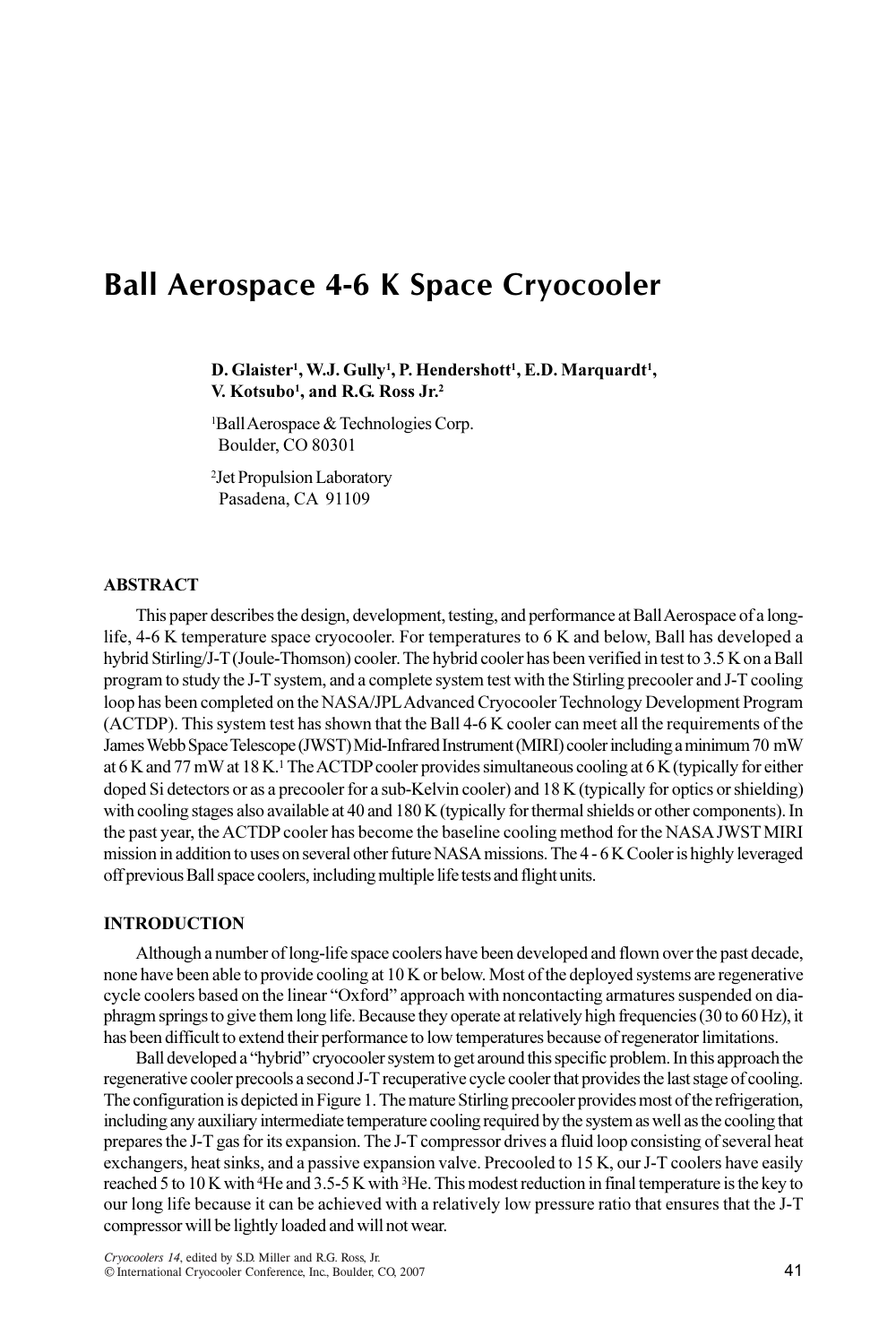

Figure 1. The hybrid cooler consists of a recuperative J-T system precooled by a Stirling cycle mechanical refrigerator.

This paper describes Ball's latest hybrid cooler, its test rig, and the results of our system test. The cooler exceeded the program requirements for the JWST MIRI, specifically 70 mW at 6.2 K plus 77 mW at 18 K to represent line parasitics on our extended deployment. In 2003, Ball presented performance results for a prototype hybrid consisting of a breadboard J-T system precooled by a commercial Gifford-McMahon (G-M) refrigerator.<sup>2</sup> The new system is far more representative with new electronics, an advanced J-T, and Ball's latest Stirling cycle refrigerator configured into a complete flight-like system.

## CUSTOM TEST SETUP FOR CHARACTERIZING THE MIRI COOLER

The characterization of the MIRI cooler is subtle because its performance is dominated by parasitic rather than interface heat loads. Only 15% of the work the cooler does is associated with the load applied at the 6.2 K interface. The parasitics have to be either reproduced accurately by the test set or eliminated entirely and replaced by a surrogate electrical load at a suitable interface. The test apparatus in Figure 2 was designed and built especially to characterize this cooler.



Figure 2. The apparatus for testing the MIRI space cooler has a local chamber representing the bus and a remote chamber representing the instrument environment.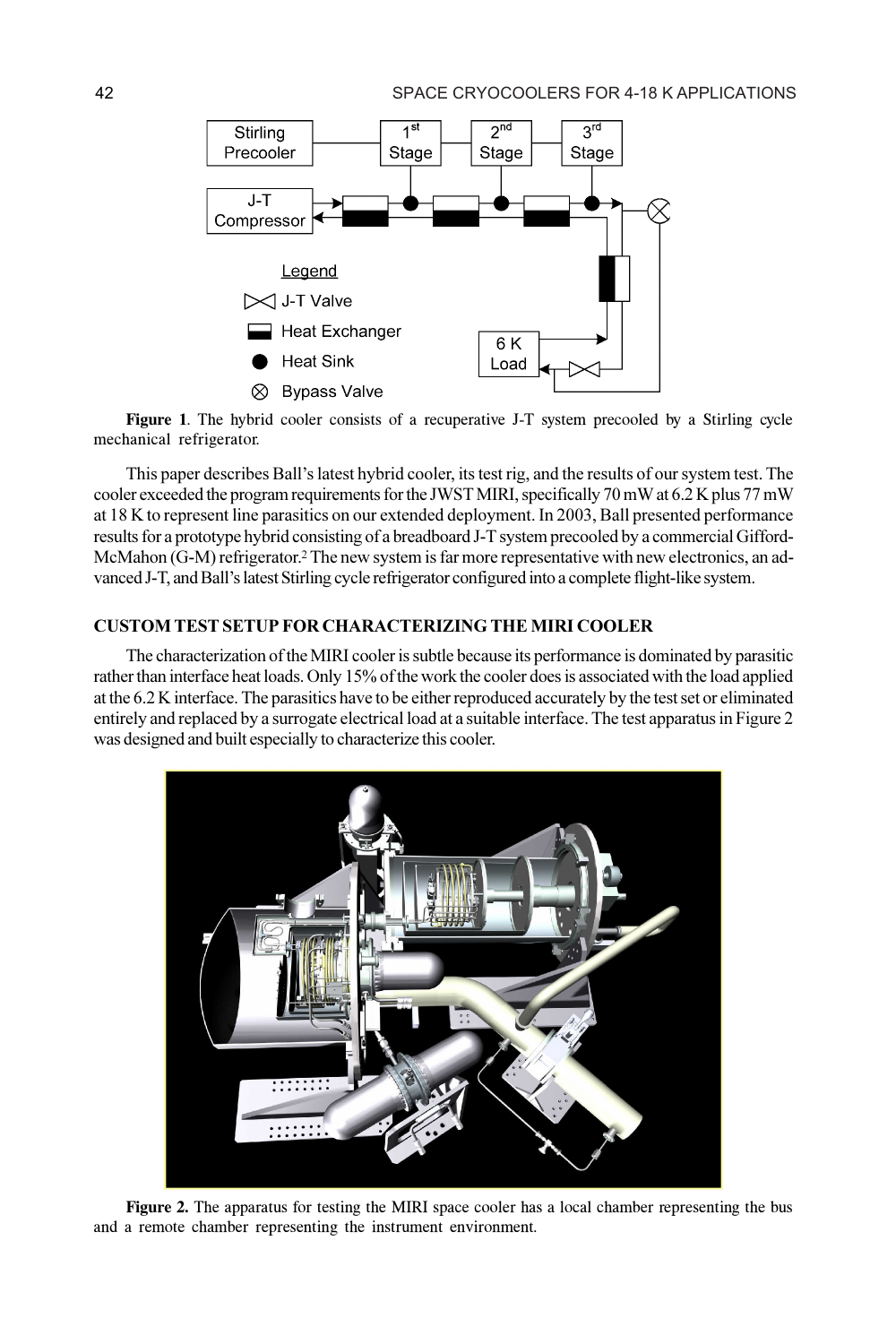#### BALL AEROSPACE 4-6 K SPACE CRYOCOOLER 43

The apparatus consists of two separate but interconnected chambers reflecting MIRI's split configuration where the active coolers are located on the spacecraft bus and the cold head is located on a remote structure 20 m away. Our cold head is in the upper chamber in Figure 2, which has a G-M refrigerator and radiation shields for eliminating the parasitics on the components within. Our compressor cold head and its active refrigerators are in the lower chamber. The chambers are connected by a small neck and share a common vacuum. Extensions of the G-M's shields run through the neck to provide a suitable environment for the two refrigerant lines that run between the chambers. The extensions can be seen in Figure 3.

The upper chamber has been designed to shield the remote cold head from the parasitics so its performance can be determined by adding electrical loads to heater interfaces at 6.2 and 18 K as depicted in Figure 1. Actually, about 10% of the 18 K parasitics were due to the tubing supports in the neck region. The parasitics there were monitored and accounted for by measuring the temperatures of both lines on both ends of the span.

The lower chamber contains the very important compressor cold head. Refrigerating the cold head accounts for about two-thirds of the work done by the cooler so it must be truly representative for an accurate characterization to be made. It consists of four parts: a central cold finger support, counterflow heat exchangers, radiation shields, and a tripod support structure. Each is an advanced design and is as light and compact as possible. Since the cold head's thermal performance depends on how these subsystems interact, the cold head was built and thoroughly vibration tested in advance of this test to ensure that subsequent changes would not invalidate our results. Finally, the vacuum can had a cold shroud whose temperature profile could be adjusted to replicate the thermal environment expected on the MIRI bus. External heat rejection temperatures were set and stabilized by fluid chillers.

## DESCRIPTION OF THE COOLER COMPONENTS

An important aspect of this test is that the hardware is relatively mature, with hardware at or near Technology Readiness Level (TRL) of 6. The two active coolers, the J-T and the Stirling, can be seen in Figure 4.

The J-T linear compressor is identical to that flown on the High Resolution Dynamics Limb Sounder (HIRDLS) instrument, but in this case it is equipped with reed valves for rectifying the pressure. The reed valves are the same as those used by Rutherford Appleton Laboratories (RAL) on the PLANCK instrument, although the flow passages have been resized for the higher flow rates in this application. At this time the HIRDLS compressor has in excess of 16,000 hours on-orbit operation. The J-T compressor creates a pressure head that drives the gas through a piping system. It consists of a passive gas purifier, a set of



Figure 3. The compressor cold head and the bridge connecting the two chambers.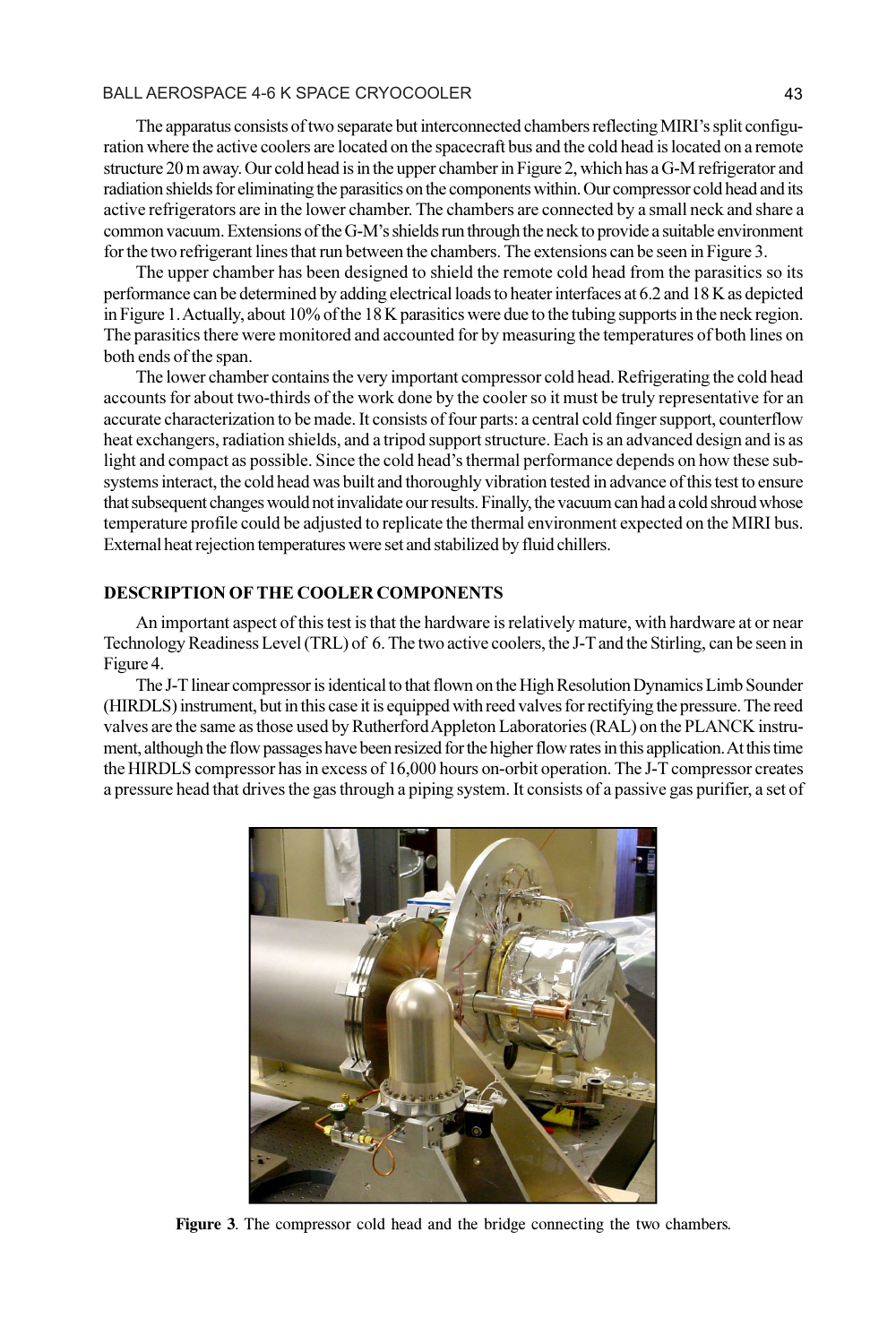

Figure 4. The test set includes a three-stage Stirling cooler (SB315) and a linear compressor equipped with reed valves to drive the J-T loop.

multi-tube-in-tube heat exchangers, precooler heat sinks along the compressor's cold head, and crossover lines to the remote chamber that has the last (15 to 6.2 K) heat exchanger, the expansion valve, and a cold tip.<sup>3</sup> Calibrated "fluid thermometers" for characterizing the performance of the system were mounted in separate, floating heat exchangers at key spots along the J-T lines. Because of its importance, the last exchanger has them at each entrance and exit enabling careful measurements of its effectiveness.

The cold tip consists of an instrumented copper plate with internal surface area for good contact to the helium. Following JPL, the expansion valve was made from a Mott Corporation flow restrictor although sized for this application. Because of the low pressure ratios involved, the flow characteristics of these small sintered impedances can be determined in advance by simple room temperature tests.

The compressor cold head has three enclosures, at 150, 45, and 15 K, supported by a stiff tripod structure. The nested layers enclose the single central displacer cold finger. The warmest stage has a radiation shield and a thick MLI blanket for reflecting the high radiation loads from ambient. The counterflow heat exchangers, suspended from the tripod, are also heat sunk at each stage. The tripod is designed for maximum stiffness with minimum conduction. Each stage is heat sunk to its corresponding Stirling expansion stage through a fluid link. By measuring the flow and the temperature difference between them, the heat transferred, which in equilibrium equals the net load on the stage, can be determined.

The SB315 three-stage 15 K Stirling cooler is the cornerstone of our system. It consists of a custom three-stage displacer coupled with our high capacity Stirling compressor. The components can be seen to center left in Figure 4. The compressor is relatively new having been developed for our latest two-stage 35 K cooler, capable of more than 2 W at 35 K and 12 W at 85 K.<sup>4</sup> The cooler's mechanical design is backed up by substantial life test hours on similar Stirling coolers like the SB230, SB335, and SB235. The three-stage displacer has expansion stages at 150 , 45, and 15 K to efficiently absorb the parasitic loads. Its last stage is equipped with an advanced version of the rare earth regenerator developed on a NASA Explorer program enabling it to cool to temperatures below 10 K.<sup>5</sup>

Both coolers were driven by a single set of microprocessor-controlled electronics capable of active vibration control in three axes and of temperature control of the entire system. Although the analog and digital sections are complete, rack-mounted commercial DC supplies were used to provide the dc power to the system.

## TEST RESULTS

The main test result is the cooler's refrigeration capacity at 6.2 K as a function of the J-T compressor stroke. In this test a temperature controller was used to keep the cold tip at 6.2 K, and the 18 K load was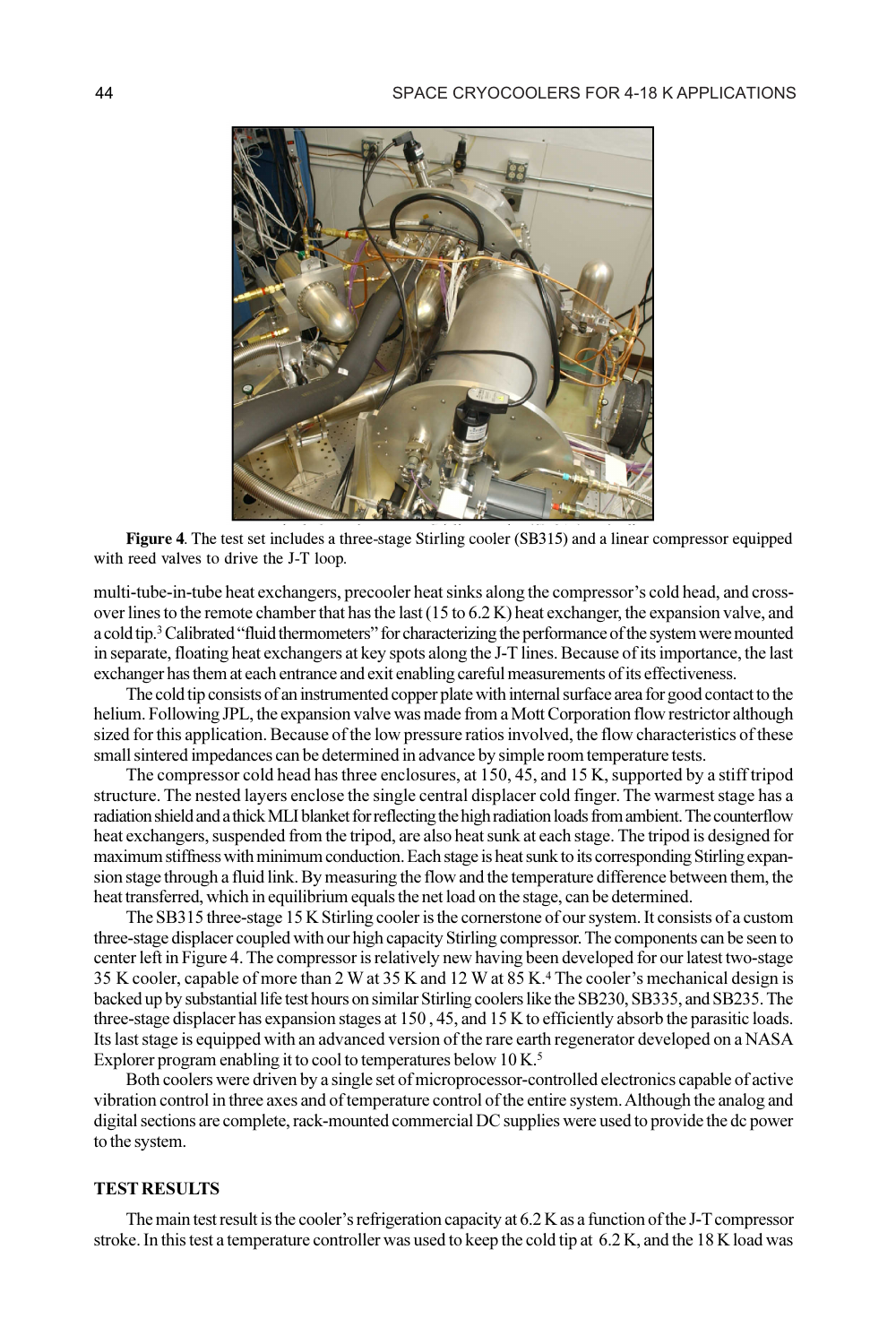#### BALL AEROSPACE 4-6 K SPACE CRYOCOOLER 45

held nearly constant at 77 mW. The precooler temperature was held near 16 K. Results for our thermodynamic model for a given precooler temperature, flow, and heat exchanger effectiveness are in good agreement with the cooler's heat lift as shown in Figure 5. The cooler carried a minimum of 75 mW at 6.2 K (vs. a requirement of 66) as well as up to 77 mW of cooling at 18 K (vs. a requirement of 70). The loads are mostly independent of each other, and the 6.2 K load can be varied over a wide range simply by changing the J-T compressor's stroke. The projected system input power is also given. As mentioned, part of the power chain was commercial so a corrected total input power, representative of a 28 Vdc flight set of electronics, has been provided. The projections are based on measured component powers and the estimated performance of the flight electronics.

In MIRI, the bulk of the parasitics fall on the plumbing that lies between the compressor cold head and the fourth heat exchanger. As long as they are not too large, they cause only a slight rise in gas temperature and do not interfere with the J-T's performance. The loads are substantially independent and enter the precooler at 16 K. Note the advantage over a hypothetical 6.2 K cooler using a circulator to transfer cooling to the remote location because both loads would have to be supplied at the lower temperature, which would be fundamentally less efficient.

The system performance hinges on the isolation provided by the fourth counterflow heat exchanger. More than 1 W of sensible heat has to be transferred from the inward bound stream to the outward bound stream, and as the cooling power is only 75 mW, the exchanger has to be nearly ideal for the system to work well. The heat exchanger temperatures on both ends were carefully monitored so its effectiveness could be independently gauged. The effectiveness is the ratio of the heat transferred to the maximum heat that could be transferred, Qactual/Qmax; these quantities were determined from temperature and pressure measurements. Results for two different exchangers that served in that location are shown in Figure 6. The first is for the 2002 exchanger that was initially used to debug the apparatus; it was not very effective. The intended exchanger, sized for the desired flow rate, approached 99.5% effectiveness at its design mass flows. This outstanding result was a contributing factor to the solid system performance.

Measurements of the compressor cold head's parasitic loads were also made. Each of its three stages had a mix of radiative, conductive, and fluid loads. At equilibrium the net load was transferred to the precooler through a calibrated thermal link so it could be measured. The loads on each stage at the normal operating point are shown in Figure 7. The individual contributions could be backed out by varying the flow rate and the stage temperatures. The results agree reasonably well with our math models. The only deficiency had to do with how the radiation from the internal snubber tube split between the second and third stages.

The simple J-T system depicted in Figure 1 has difficulty starting from a high temperature because the J-T expansion valve's flow resistance increases with temperature. With low flow the refrigerating power is



Figure 5. The heat lift at two interfaces: 18 K representing line parasitics and 6.2 K representing the refrigeration required by the MIRI instrument for a 285 K environment.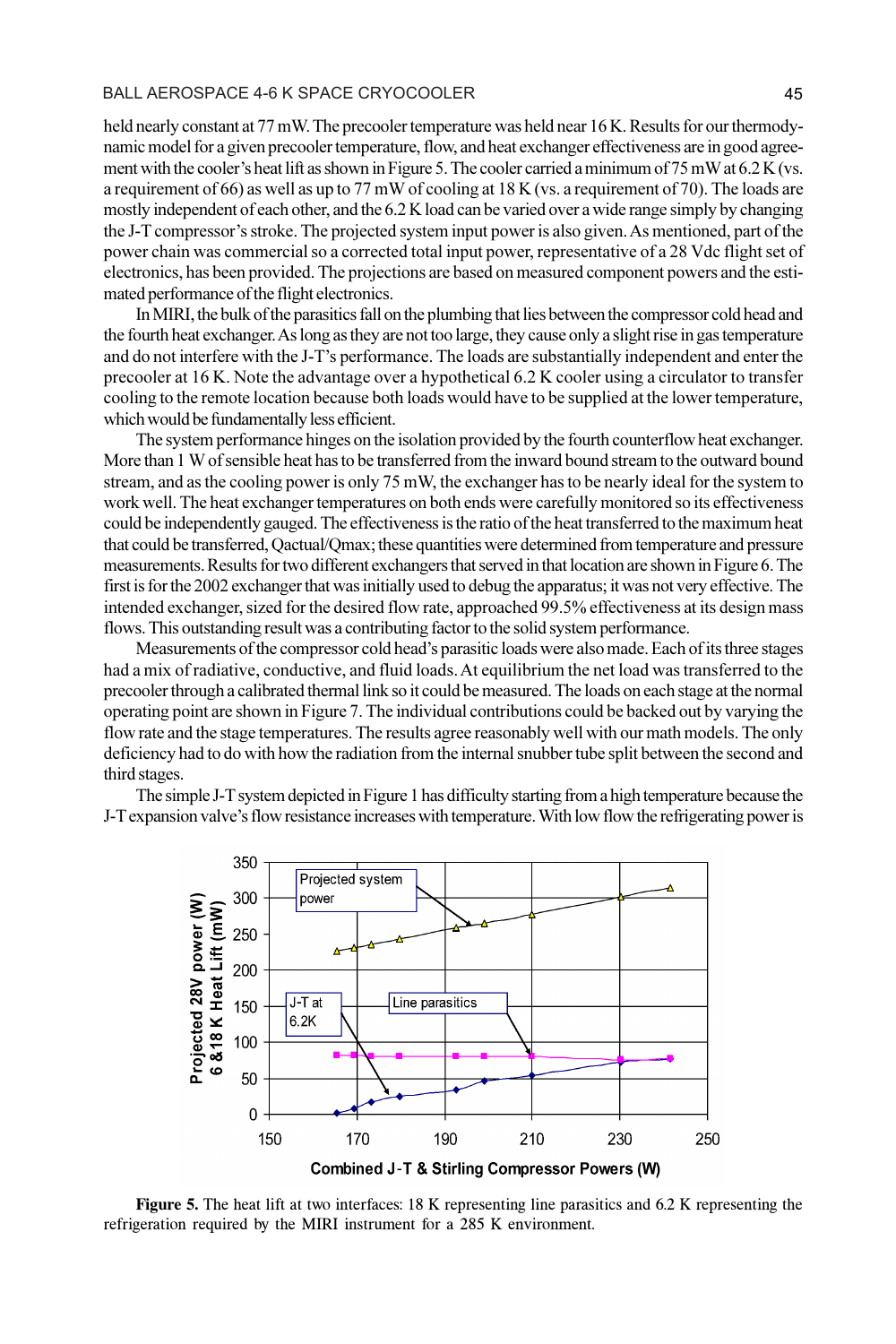

Figure 6. The final version of the ACTDP heat exchanger was well over 99% effective and its performance contributed to the overall performance of the hybrid cooler.



Figure 7. Parasitic loads on the individual stages of our precooler.

poor. To get around this problem the expansion valve can be bypassed by a shunt. With the pressure drop gone, the J-T cooling is replaced by circulating the load back to the precooler. Our initial results in this configuration are shown in Figure 8. Our cooler meets the requirements at high and low temperatures but falls short around 60 K. The deficit amounts to a day's extension of our calculated 2-week cooldown shown in Figure 9. Powers are generally lower in bypass mode since the Stirling is warm and the J-T drives no pressure head.

The J-T cooler's refrigeration holds up pretty well below 6.2 K as shown in Figure 10. In this test the temperature was allowed to drop at fixed gas charge. Both cooling and input power go down because of the dropping system pressure. The parasitic load carried by the precooler was unchanged. Substituting 3He has extended the performance to 3.5 K.<sup>2</sup>

In a final test the cooler was reconfigured to operate at 10 K. For this test the J-T valve impedance was reduced to accommodate the higher temperature, and the system charge pressure was increased by 50% to better balance the exchanger. As a result of these changes, the existing hardware cooler was able to deliver 135 mW at 10 K.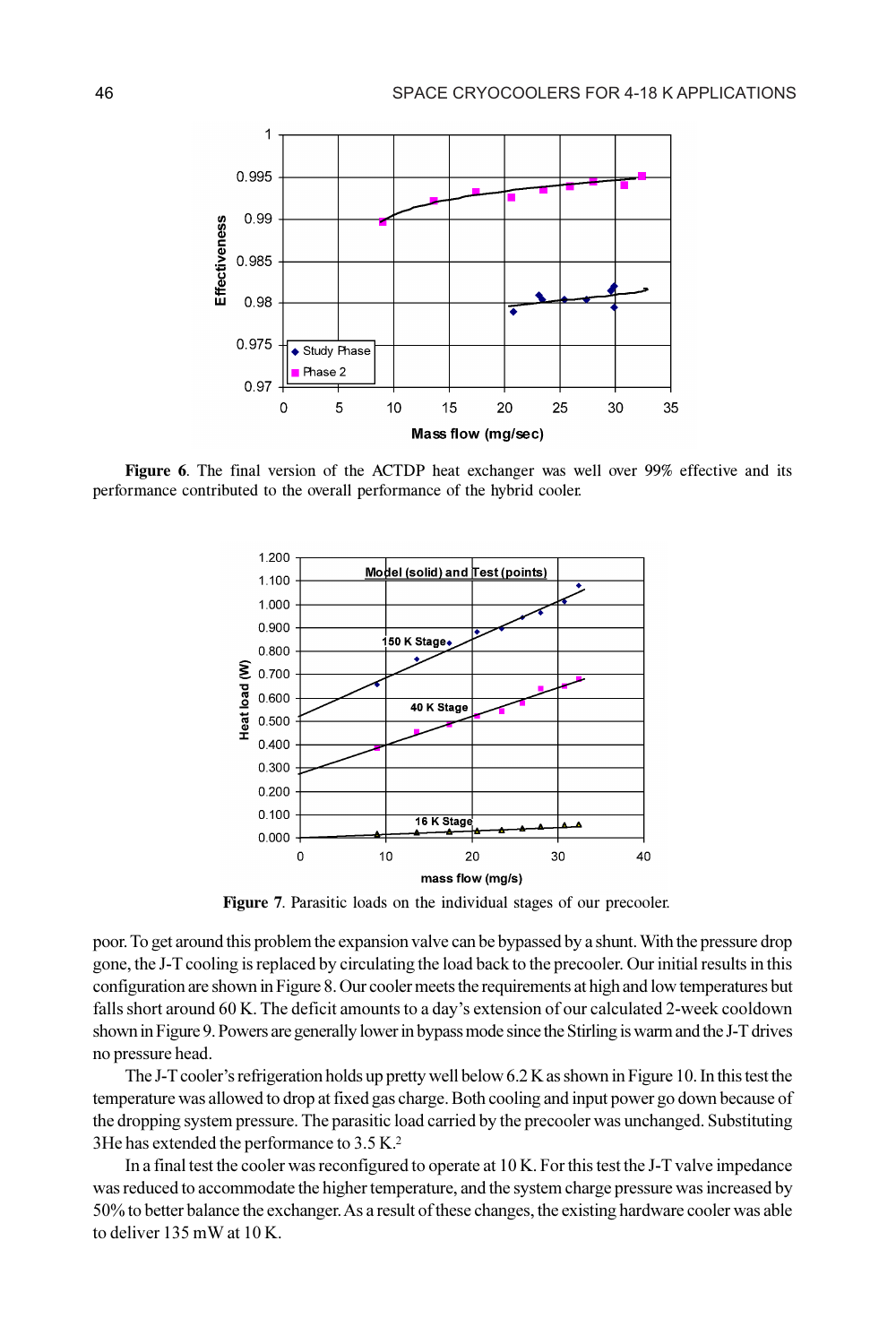

Figure 8. The measured refrigeration at the cold tip at higher temperatures.



Figure 9. The projected power profile during cool down interpolated from our data.



Figure 10. Performance below 6.2 K at fixed gas charge.